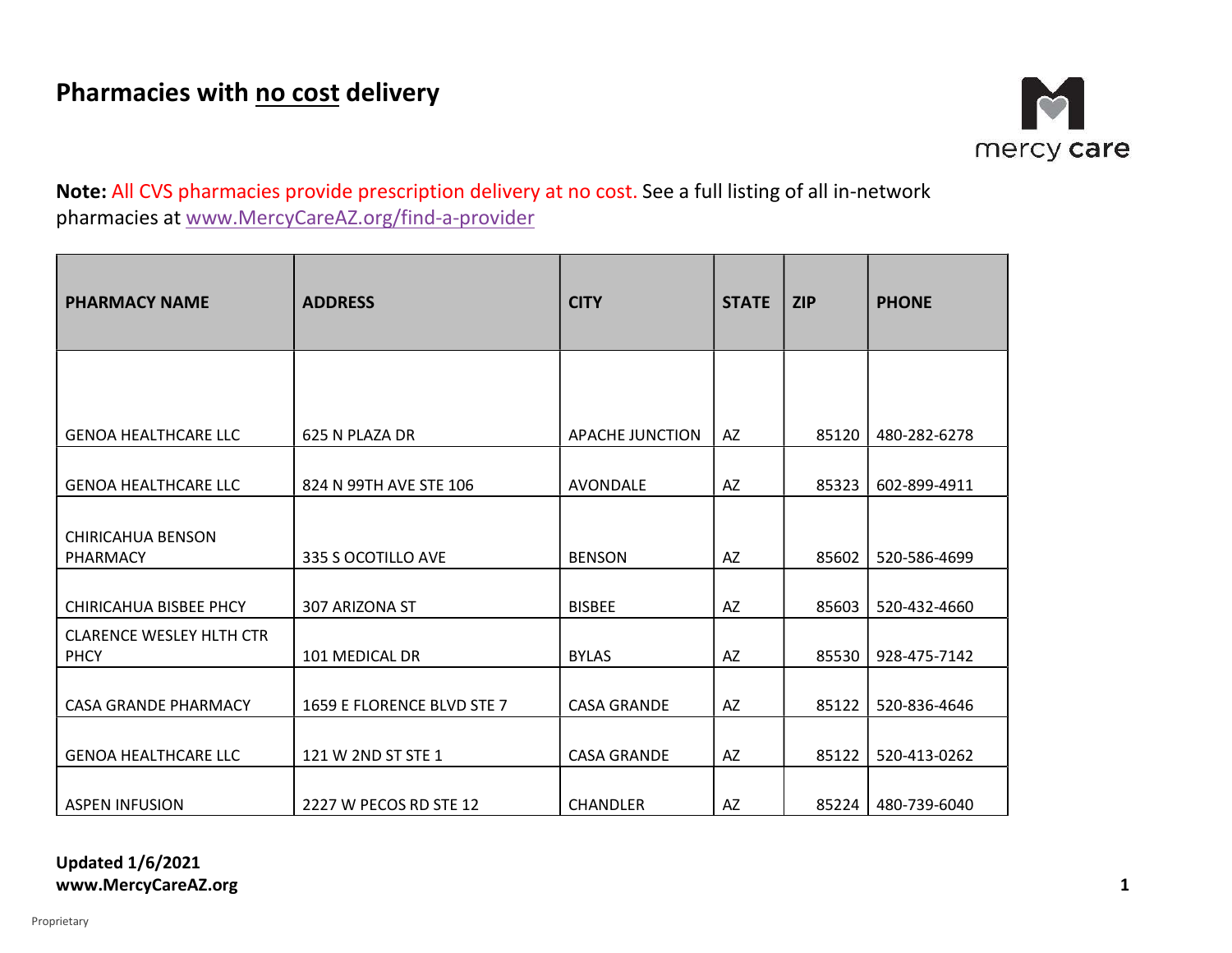| BANNER FAMILY PHARMACY-<br>CHANDLER   | 7300 W DETROIT ST              | <b>CHANDLER</b>   | AZ | 85226 | 602-747-6441 |
|---------------------------------------|--------------------------------|-------------------|----|-------|--------------|
|                                       |                                |                   |    |       |              |
| <b>BRISMA PHARMACY</b>                | 590 N ALMA SCHOOL RD STE 3     | <b>CHANDLER</b>   | AZ | 85224 | 480-719-8798 |
|                                       |                                |                   |    |       |              |
| <b>CHANDLER DRUGS</b>                 | 2055 W FRYE RD 3               | <b>CHANDLER</b>   | AZ | 85224 | 480-855-7123 |
| DIPLOMAT SPECIALTY<br><b>PHARMACY</b> | 485 N JUNIPER DR               | <b>CHANDLER</b>   | AZ | 85226 | 602-366-4700 |
| KORMAN HEALTHCARE                     |                                |                   |    |       |              |
| <b>PHARMACY</b>                       | 5783 W ERIE ST                 | <b>CHANDLER</b>   | AZ | 85226 | 800-306-8641 |
| <b>MEDMETRICS PHARMACY</b>            | 1075 W QUEEN CREEK RD STE 2    | <b>CHANDLER</b>   | AZ | 85248 | 480-883-3800 |
|                                       |                                |                   |    |       |              |
| <b>OPTUM INFUSION SERVICES</b>        | 2555 W FAIRVIEW ST BLDG D #104 | <b>CHANDLER</b>   | AZ | 85224 | 480-705-6200 |
|                                       |                                |                   |    |       |              |
|                                       |                                |                   |    |       |              |
| <b>GENOA HEALTHCARE LLC</b>           | 651 W MINGUS AVE               | <b>COTTONWOOD</b> | AZ | 86326 | 928-203-5425 |
|                                       |                                |                   |    |       |              |
|                                       |                                |                   |    |       |              |
| <b>GENOA HEALTHCARE LLC</b>           | 1701 N DOUGLAS AVE             | <b>DOUGLAS</b>    | AZ | 85607 | 520-368-3059 |
|                                       |                                |                   |    |       |              |
| <b>GENOA HEALTHCARE LLC</b>           | 2695 E INDUSTRIAL DR           | <b>FLAGSTAFF</b>  | AZ | 86004 | 928-714-6486 |
|                                       |                                |                   |    |       |              |
| ADHERERX                              | 1343 N COLORADO ST STE 109     | <b>GILBERT</b>    | AZ | 85233 | 919-463-5555 |
|                                       |                                |                   |    |       |              |
| <b>BANNER HOME CARE</b>               | 275 E GERMANN RD #110          | <b>GILBERT</b>    | AZ | 85297 | 480-657-1154 |
|                                       |                                |                   |    |       |              |
| <b>GENOA HEALTHCARE LLC</b>           | 5222 E BASELINE RD STE 100     | <b>GILBERT</b>    | AZ | 85234 | 480-485-5939 |
|                                       |                                |                   |    |       |              |
| <b>HEALTHRX PHARMACY</b>              | 1674 N HIGLEY RD STE 105       | <b>GILBERT</b>    | AZ | 85234 | 480-350-7550 |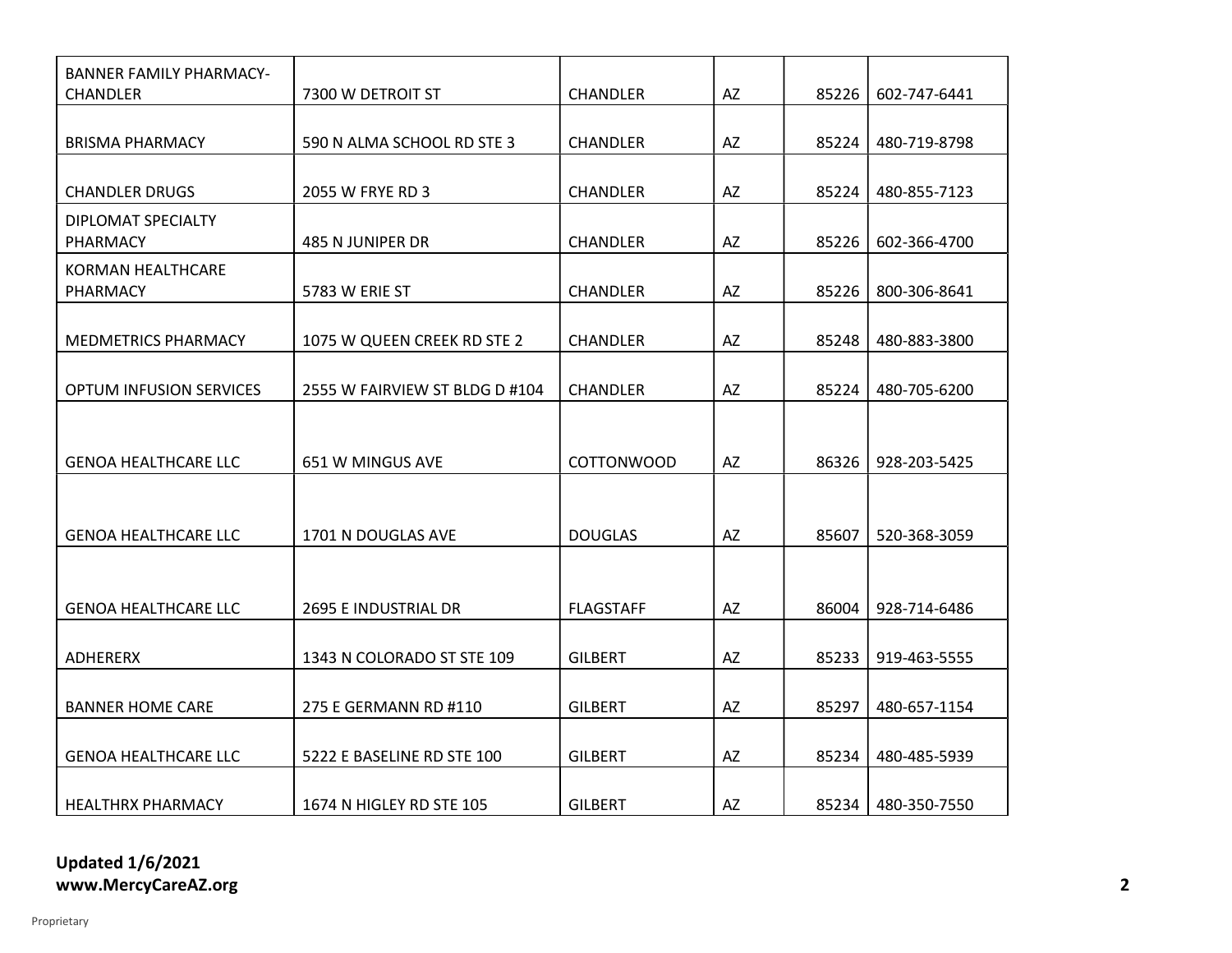| <b>MEDICAL ARTS LTC PHCY</b>                    | 1580 N FIESTA BLVD # 103          | <b>GILBERT</b>      | AZ        | 85233 | 480-253-3100 |
|-------------------------------------------------|-----------------------------------|---------------------|-----------|-------|--------------|
| <b>BETHANY HOME DISCOUNT</b><br><b>PHARMACY</b> | 6601 W BETHANY HOME RD STE<br>A10 | <b>GLENDALE</b>     | <b>AZ</b> | 85301 | 623-440-7717 |
| <b>COBRE VALLEY HOSPITAL</b><br><b>PHARMACY</b> | 5880 S HOSPITAL DR                | <b>GLOBE</b>        | AZ        | 85501 | 928-402-1192 |
| PHARMBLUE ARIZONA LLC                           | 1260 S CAMPBELL RD STE 1152       | <b>GREEN VALLEY</b> | AZ        | 85614 | 800-609-1575 |
| <b>KEARNY PHARMACY</b>                          | <b>100 TILBURY DRIVE</b>          | <b>KEARNY</b>       | AZ        | 85137 | 928-402-2875 |
|                                                 |                                   |                     |           |       |              |
| <b>GENOA HEALTHCARE LLC</b>                     | 915 AIRWAY AVE STE B              | <b>KINGMAN</b>      | AZ        | 86409 | 928-377-1741 |
| LAKESIDE PHARMACY                               | 1960 MESQUITE AVE STE E           | LAKE HAVASU         | AZ        | 86403 | 928-846-8818 |
| SUNRISE PHARMACY                                | 1955 MCCULLOCH BLVD N STE 100     | LAKE HAVASU CITY    | AZ        | 86403 | 928-733-5125 |
| KOMATKE HEALTH CENTER                           | 17487 S HEALTH CARE DR            | LAVEEN              | AZ        | 85339 | 520-550-6022 |
|                                                 |                                   |                     |           |       |              |
| <b>BESTRX PHARMACY</b>                          | 455 N MESA DRIVE NO 15            | <b>MESA</b>         | AZ        | 85201 | 650-799-8552 |
| <b>GENOA HEALTHCARE LLC</b>                     | 625 N PLAZA DR                    | APACHE JUNCTION     | AZ        | 85120 | 602-892-0720 |
| <b>GENOA HEALTHCARE LLC</b>                     | 824 N 99TH AVE STE 106            | AVONDALE            | AZ        | 85323 | 480-281-2930 |
| <b>CHIRICAHUA BENSON</b><br>PHARMACY            | 335 S OCOTILLO AVE                | <b>BENSON</b>       | AZ        | 85602 | 480-845-6769 |
| CHIRICAHUA BISBEE PHCY                          | 307 ARIZONA ST                    | <b>BISBEE</b>       | AZ        | 85603 | 602-635-1842 |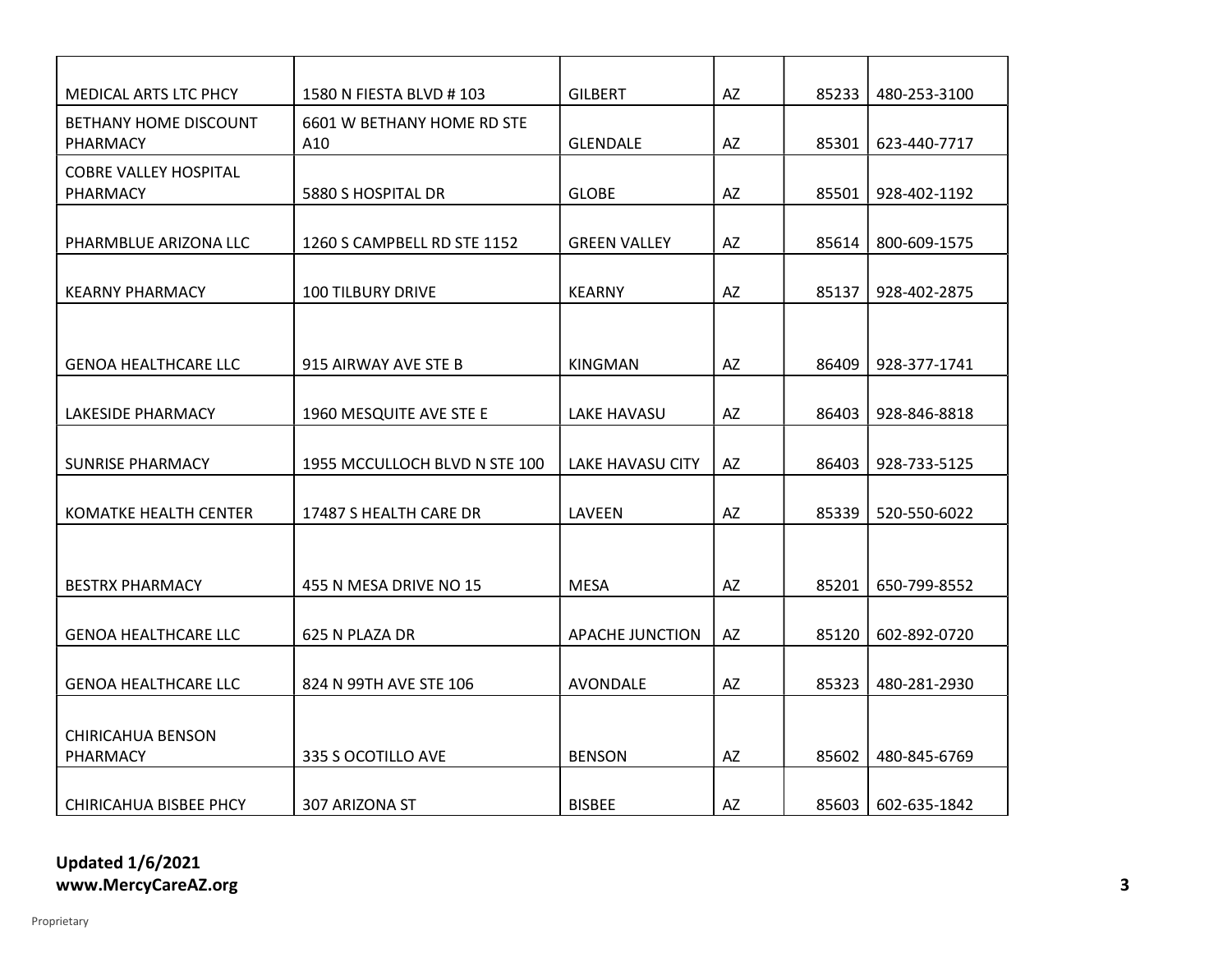| <b>CLARENCE WESLEY HLTH CTR</b><br><b>PHCY</b> | 101 MEDICAL DR                 | <b>BYLAS</b>       | AZ | 85530 | 480-750-1635 |
|------------------------------------------------|--------------------------------|--------------------|----|-------|--------------|
|                                                |                                |                    |    |       |              |
|                                                |                                |                    |    |       |              |
| <b>CASA GRANDE PHARMACY</b>                    | 1659 E FLORENCE BLVD STE 7     | <b>CASA GRANDE</b> | AZ | 85122 | 480-404-9160 |
|                                                |                                |                    |    |       |              |
| <b>GENOA HEALTHCARE LLC</b>                    | 121 W 2ND ST STE 1             | <b>CASA GRANDE</b> | AZ | 85122 | 520-818-2883 |
|                                                |                                |                    |    |       |              |
| <b>ASPEN INFUSION</b>                          | 2227 W PECOS RD STE 12         | <b>CHANDLER</b>    | AZ | 85224 | 928-535-4300 |
|                                                |                                |                    |    |       |              |
| <b>BANNER FAMILY PHARMACY-</b>                 |                                |                    |    |       |              |
| CHANDLER                                       | 7300 W DETROIT ST              | <b>CHANDLER</b>    | AZ | 85226 | 928-238-3024 |
|                                                |                                |                    |    |       |              |
|                                                |                                |                    |    |       |              |
| <b>BRISMA PHARMACY</b>                         | 590 N ALMA SCHOOL RD STE 3     | CHANDLER           | AZ | 85224 | 623-230-3194 |
|                                                |                                |                    |    |       |              |
|                                                |                                |                    |    |       |              |
| <b>CHANDLER DRUGS</b>                          | 2055 W FRYE RD 3               | <b>CHANDLER</b>    | AZ | 85224 | 623-465-6090 |
|                                                |                                |                    |    |       |              |
| DIPLOMAT SPECIALTY                             |                                |                    |    |       |              |
| PHARMACY                                       | 485 N JUNIPER DR               | <b>CHANDLER</b>    | AZ | 85226 | 833-224-5538 |
|                                                |                                |                    |    |       |              |
| <b>KORMAN HEALTHCARE</b>                       |                                |                    |    |       |              |
| PHARMACY                                       | 5783 W ERIE ST                 | CHANDLER           | AZ | 85226 | 602-675-0887 |
|                                                |                                |                    |    |       |              |
| <b>MEDMETRICS PHARMACY</b>                     | 1075 W QUEEN CREEK RD STE 2    | <b>CHANDLER</b>    | AZ | 85248 | 844-482-2005 |
|                                                |                                |                    |    |       |              |
|                                                |                                |                    |    |       |              |
| <b>OPTUM INFUSION SERVICES</b>                 | 2555 W FAIRVIEW ST BLDG D #104 | CHANDLER           | AZ | 85224 | 602-257-1133 |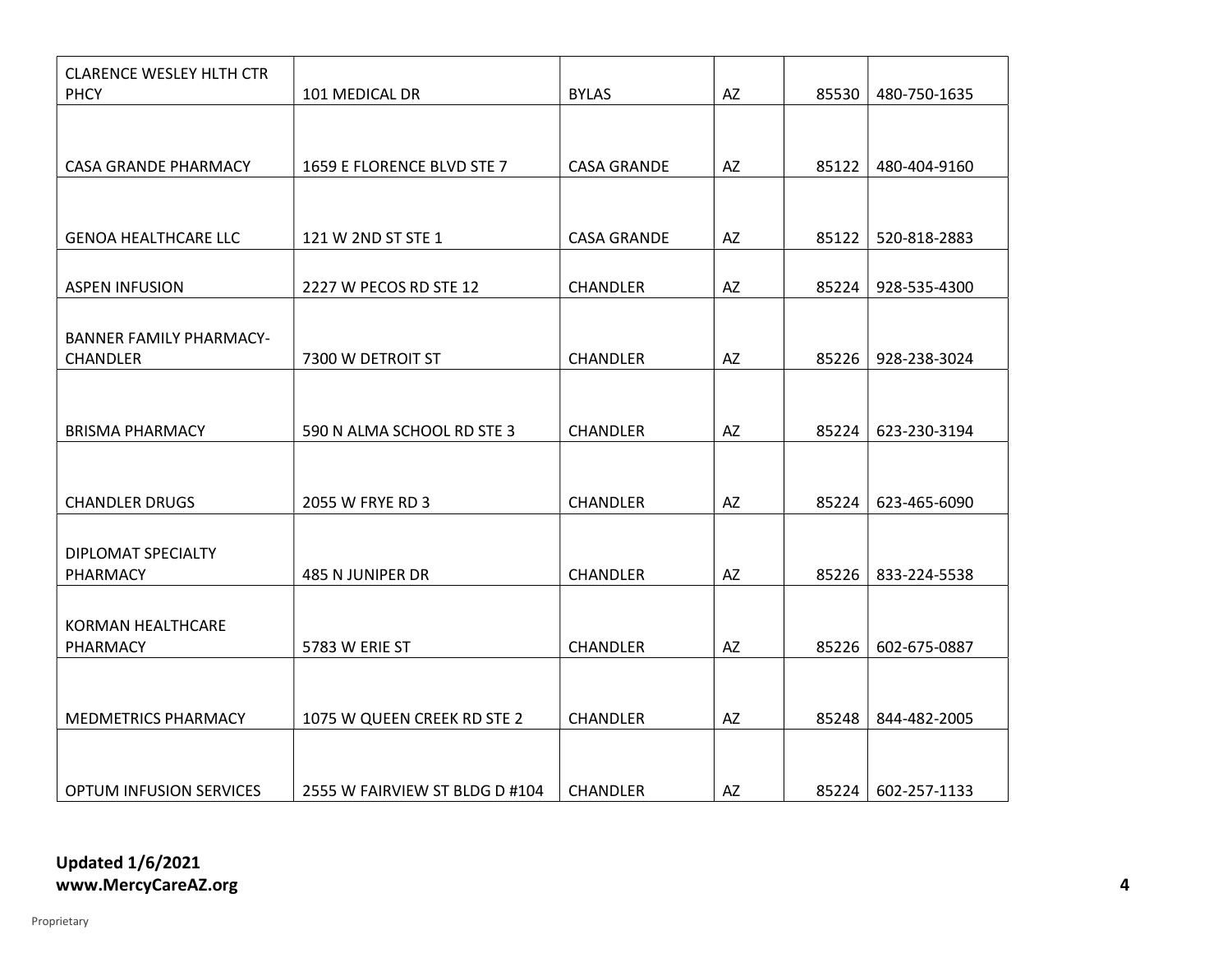| <b>GENOA HEALTHCARE LLC</b>                      | 651 W MINGUS AVE            | <b>COTTONWOOD</b>   | AZ | 86326 | 480-446-9010 |
|--------------------------------------------------|-----------------------------|---------------------|----|-------|--------------|
|                                                  |                             |                     |    |       |              |
| <b>GENOA HEALTHCARE LLC</b>                      | 1701 N DOUGLAS AVE          | <b>DOUGLAS</b>      | AZ | 85607 | 602-244-9591 |
|                                                  |                             |                     |    |       |              |
| <b>GENOA HEALTHCARE LLC</b>                      | 2695 E INDUSTRIAL DR        | <b>FLAGSTAFF</b>    | AZ | 86004 | 602-384-9992 |
|                                                  |                             |                     |    |       |              |
| ADHERERX                                         | 1343 N COLORADO ST STE 109  | <b>GILBERT</b>      | AZ | 85233 | 602-358-0078 |
|                                                  |                             |                     |    |       |              |
| <b>BANNER HOME CARE</b>                          | 275 E GERMANN RD #110       | <b>GILBERT</b>      | AZ | 85297 | 480-422-3283 |
|                                                  |                             |                     |    |       |              |
| <b>GENOA HEALTHCARE LLC</b>                      | 5222 E BASELINE RD STE 100  | <b>GILBERT</b>      | AZ | 85234 | 602-282-8006 |
|                                                  |                             |                     |    |       |              |
| <b>HEALTHRX PHARMACY</b>                         | 1674 N HIGLEY RD STE 105    | <b>GILBERT</b>      | AZ | 85234 | 602-892-5155 |
|                                                  |                             |                     |    |       |              |
|                                                  |                             |                     |    |       |              |
| MEDICAL ARTS LTC PHCY                            | 1580 N FIESTA BLVD #103     | <b>GILBERT</b>      | AZ | 85233 | 480-566-6497 |
| BETHANY HOME DISCOUNT                            | 6601 W BETHANY HOME RD STE  |                     |    |       |              |
| PHARMACY                                         | A10                         | <b>GLENDALE</b>     | AZ | 85301 | 480-739-5784 |
|                                                  |                             |                     |    |       |              |
| <b>COBRE VALLEY HOSPITAL</b><br>PHARMACY         | 5880 S HOSPITAL DR          | <b>GLOBE</b>        | AZ | 85501 | 480-692-2175 |
|                                                  |                             |                     |    |       |              |
|                                                  |                             |                     |    |       |              |
| PHARMBLUE ARIZONA LLC<br><b>Updated 1/6/2021</b> | 1260 S CAMPBELL RD STE 1152 | <b>GREEN VALLEY</b> | AZ | 85614 | 480-264-0623 |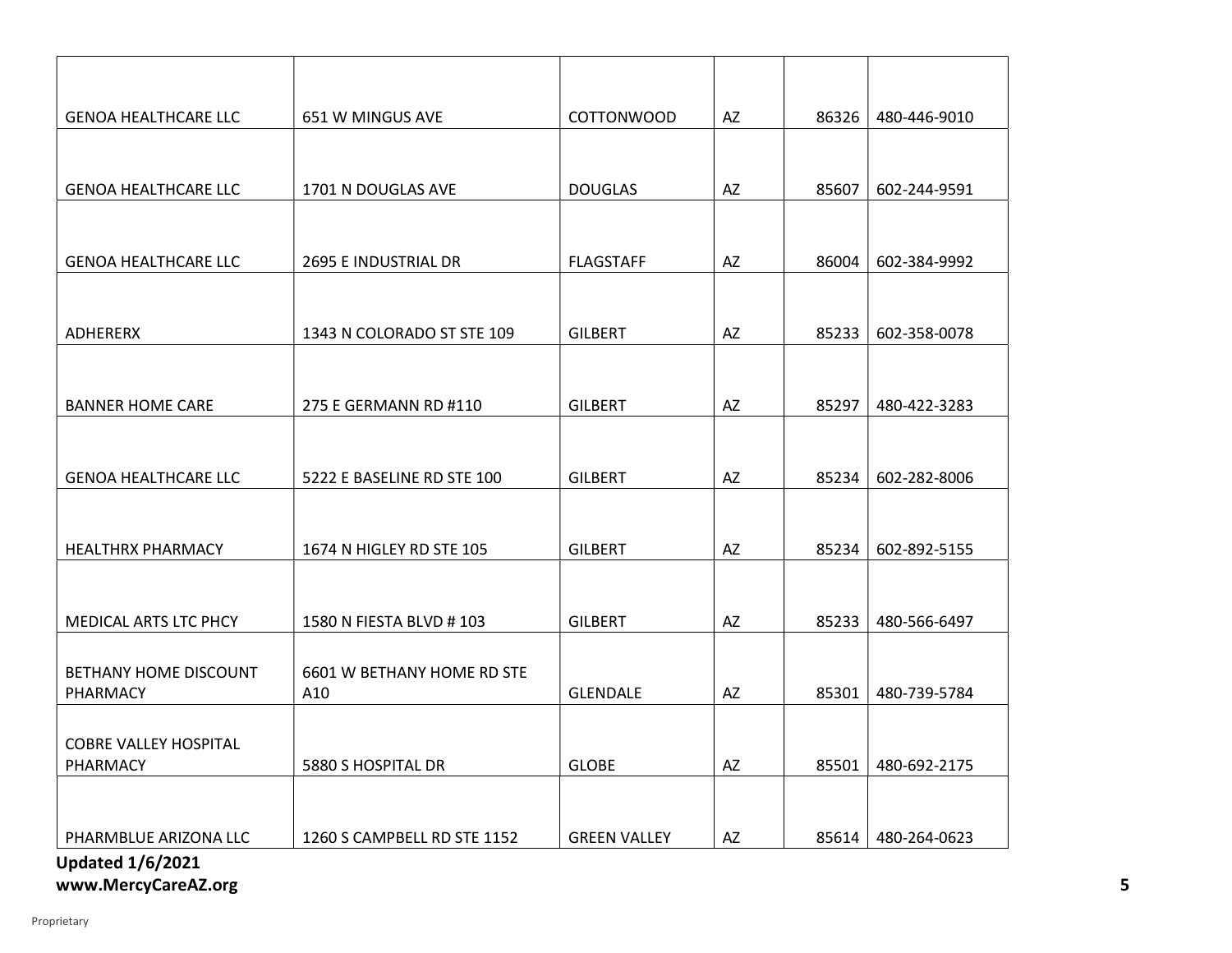| <b>KEARNY PHARMACY</b>                   | <b>100 TILBURY DRIVE</b>          | <b>KEARNY</b>           | AZ                     | 85137 | 480-719-7868 |
|------------------------------------------|-----------------------------------|-------------------------|------------------------|-------|--------------|
|                                          |                                   |                         |                        |       |              |
| <b>GENOA HEALTHCARE LLC</b>              | 915 AIRWAY AVE STE B              | KINGMAN                 | AZ                     | 86409 | 480-867-3743 |
|                                          |                                   |                         |                        |       |              |
| <b>LAKESIDE PHARMACY</b>                 | 1960 MESQUITE AVE STE E           | <b>LAKE HAVASU</b>      | AZ                     | 86403 | 480-719-7383 |
|                                          |                                   |                         |                        |       |              |
| <b>SUNRISE PHARMACY</b>                  | 1955 MCCULLOCH BLVD N STE 100     | <b>LAKE HAVASU CITY</b> | AZ                     | 86403 | 623-432-1975 |
|                                          |                                   |                         |                        |       |              |
| KOMATKE HEALTH CENTER                    | 17487 S HEALTH CARE DR            | LAVEEN                  | AZ                     | 85339 | 602-714-7788 |
|                                          |                                   |                         |                        |       |              |
| <b>BESTRX PHARMACY</b>                   | 455 N MESA DRIVE NO 15            | <b>MESA</b>             | AZ                     | 85201 | 480-372-2858 |
|                                          |                                   |                         |                        |       |              |
| <b>CORDANT PHARMACY</b><br>SOLUTIONS 301 | 6641 E BAYWOOD AVENUE A<br>STE100 | <b>MESA</b>             | AZ                     | 85206 | 602-674-6222 |
|                                          |                                   |                         |                        |       |              |
| <b>GENOA HEALTHCARE LLC</b>              | 1255 W BASELINE RD STE 138        | <b>MESA</b>             | AZ                     | 85202 | 800-939-2022 |
|                                          |                                   |                         |                        |       |              |
| <b>GENOA HEALTHCARE LLC</b>              | 1705 W MAIN ST                    | <b>MESA</b>             | AZ                     | 85201 | 602-607-5094 |
|                                          |                                   |                         |                        |       |              |
| <b>GENOA HEALTHCARE LLC</b>              | 460 N MESA DR STE 201 STE 201P    | <b>MESA</b>             | $\mathsf{A}\mathsf{Z}$ | 85201 | 602-438-9301 |
|                                          |                                   |                         |                        |       |              |
| <b>GENOA HEALTHCARE LLC</b>              | 6116 E ARBOR AVE BLDG 2 #106      | <b>MESA</b>             | AZ                     | 85206 | 602-933-1000 |
| <b>Updated 1/6/2021</b>                  |                                   |                         |                        |       |              |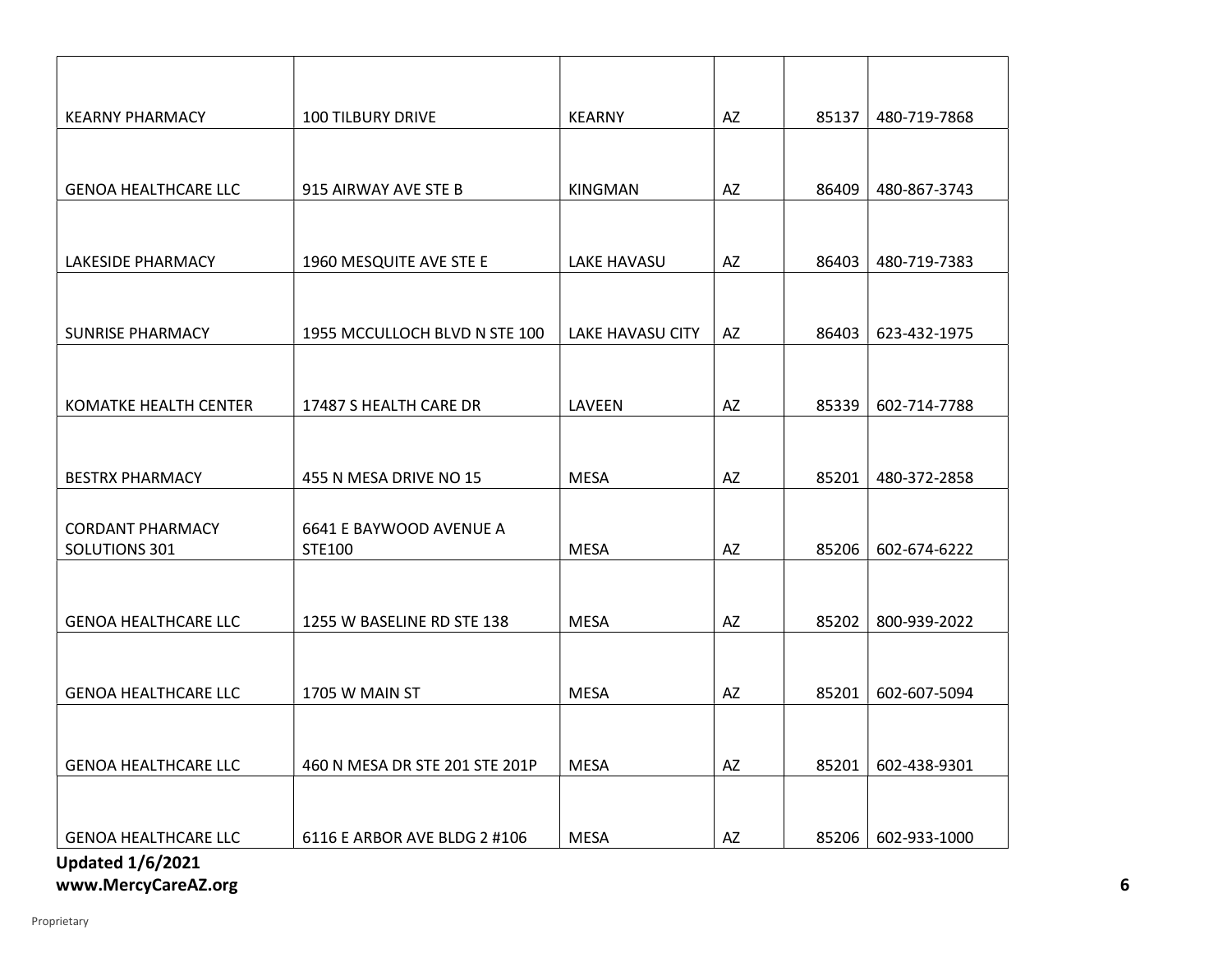| <b>VALLEY DISCOUNT PHARMACY</b>                 | 1245 E SOUTHERN AVE STE 21   | <b>MESA</b>    | AZ | 85204 | 602-933-2048 |
|-------------------------------------------------|------------------------------|----------------|----|-------|--------------|
| SALIBAS EXTENDED CARE PHCY<br><b>TUC</b>        | 10900 N STALLARD PL STE 120  | ORO VALLEY     | AZ | 85737 | 602-252-1299 |
| WHITE MOUNTAIN PHARMACY<br>$\overline{2}$       | 2841 HIGWAY 260              | OVERGAARD      | AZ | 85933 | 623-815-8965 |
| <b>GENOA HEALTHCARE LLC</b>                     | 404 W AERO DR                | <b>PAYSON</b>  | AZ | 85541 | 602-441-3564 |
| ARIZONA COMMUNITY<br>PHARMACY                   | 14100 N 83RD AVE STE 160     | <b>PEORIA</b>  | AZ | 85381 | 602-274-1140 |
| <b>BANNER FAMILY PHARMACY-</b><br><b>PEORIA</b> | 13640 N PLAZA DEL RIO BLVD   | <b>PEORIA</b>  | AZ | 85381 | 602-406-3970 |
| <b>BILLET PHARMACY</b>                          | 6718 W GREENWAY RD STE 202   | <b>PEORIA</b>  | AZ | 85381 | 602-396-7330 |
| A NICE APOTHECARY                               | 10210 N 32ND STREET SUITE C7 | <b>PHOENIX</b> | AZ | 85028 | 928-708-0025 |
| AVASARX PHARMACY                                | 816 N 6TH AVE                | <b>PHOENIX</b> | AZ | 85003 | 928-237-4006 |
| AVELLA OF PHOENIX III INC                       | 1101 N CENTRAL AVE STE 102   | <b>PHOENIX</b> | AZ | 85004 | 928-499-3198 |
| <b>CORAM CVS/SPLTY INFUSION</b><br><b>SVCS</b>  | 4601 E HILTON AVE STE 105    | <b>PHOENIX</b> | AZ | 85034 | 480-300-4005 |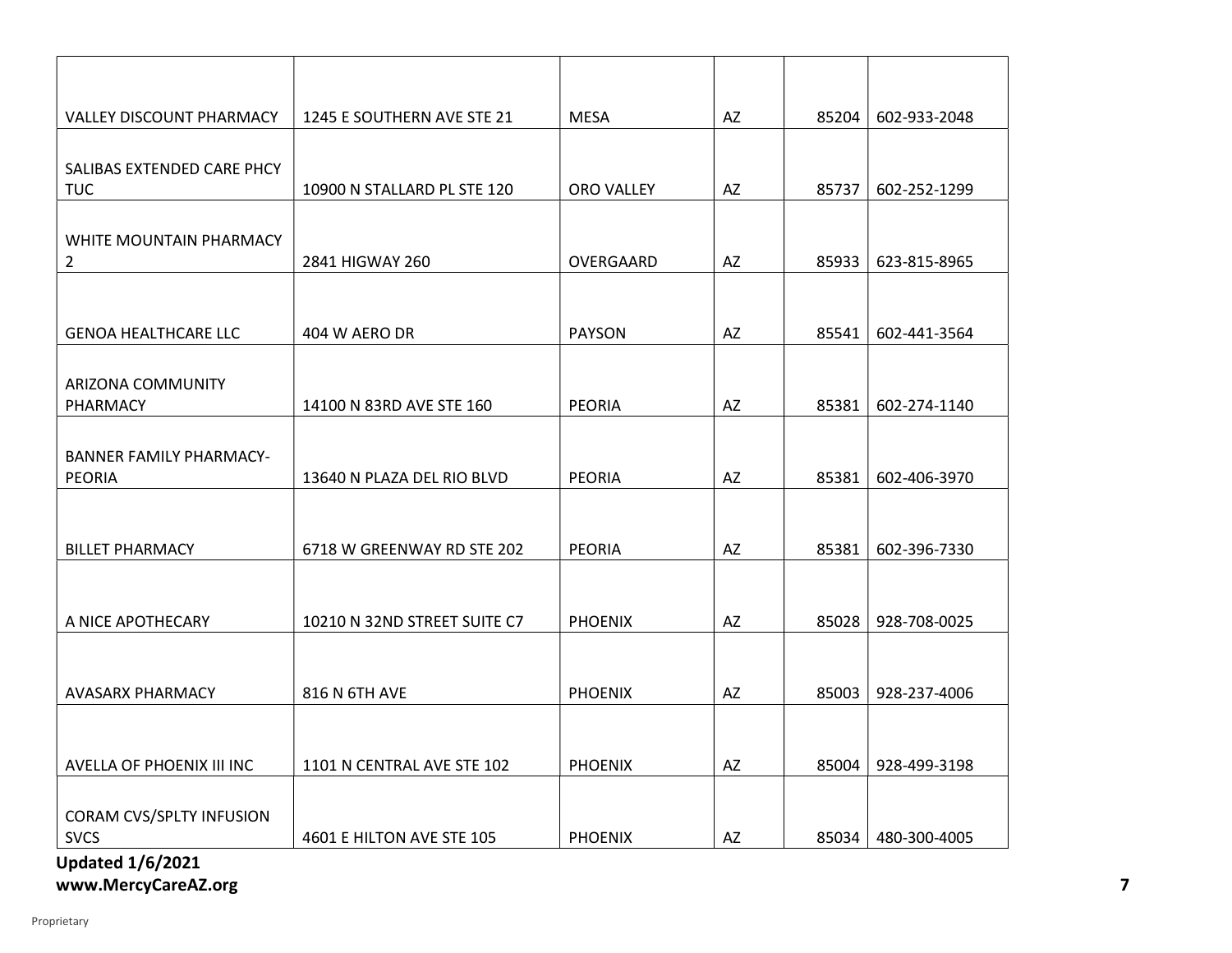| <b>GENOA HEALTHCARE LLC</b> | 4909 E MCDOWELL RD           | <b>PHOENIX</b> | AZ                     | 85008 | 480-500-1235 |
|-----------------------------|------------------------------|----------------|------------------------|-------|--------------|
|                             |                              |                |                        |       |              |
| <b>GENOA HEALTHCARE LLC</b> | 10240 N 31ST AVE STE 210     | <b>PHOENIX</b> | AZ                     | 85051 | 480-745-3200 |
|                             |                              |                |                        |       |              |
|                             |                              |                |                        |       |              |
| <b>GENOA HEALTHCARE LLC</b> | 3864 N 27TH AVE              | <b>PHOENIX</b> | AZ                     | 85017 | 480-946-9477 |
|                             |                              |                |                        |       |              |
| <b>GENOA HEALTHCARE LLC</b> | 3001 N 33RD AVE RM 210       | <b>PHOENIX</b> | AZ                     | 85017 | 480-223-0833 |
|                             |                              |                |                        |       |              |
|                             |                              |                |                        |       |              |
| <b>GENOA HEALTHCARE LLC</b> | 1209 S 1ST AVE               | <b>PHOENIX</b> | AZ                     | 85003 | 928-537-7002 |
|                             |                              |                |                        |       |              |
| <b>GENOA HEALTHCARE LLC</b> | 11221 N 28TH DR BLDG E STE 2 | <b>PHOENIX</b> | AZ                     | 85029 | 520-515-8678 |
|                             |                              |                |                        |       |              |
| <b>GENOA HEALTHCARE LLC</b> | 4616 N 51ST AVE STE 108      | <b>PHOENIX</b> | AZ                     | 85031 | 520-226-3020 |
|                             |                              |                |                        |       |              |
|                             |                              |                |                        |       |              |
| <b>GENOA HEALTHCARE LLC</b> | 3540 E BASELINE RD STE 150   | <b>PHOENIX</b> | AZ                     | 85042 | 520-459-0705 |
|                             |                              |                |                        |       |              |
| <b>GENOA HEALTHCARE LLC</b> | 1035 E JEFFERSON ST STE P1   | <b>PHOENIX</b> | AZ                     | 85034 | 623-974-3555 |
|                             |                              |                |                        |       |              |
| <b>GENOA HEALTHCARE LLC</b> | 8804 N 23RD AVE STE A01A02   | <b>PHOENIX</b> | $\mathsf{A}\mathsf{Z}$ | 85021 | 602-944-1199 |
|                             |                              |                |                        |       |              |
|                             |                              |                |                        |       |              |
| <b>GENOA HEALTHCARE LLC</b> | 4451 E OAK ST STE P1         | <b>PHOENIX</b> | AZ                     | 85008 | 480-296-0097 |
| <b>Updated 1/6/2021</b>     |                              |                |                        |       |              |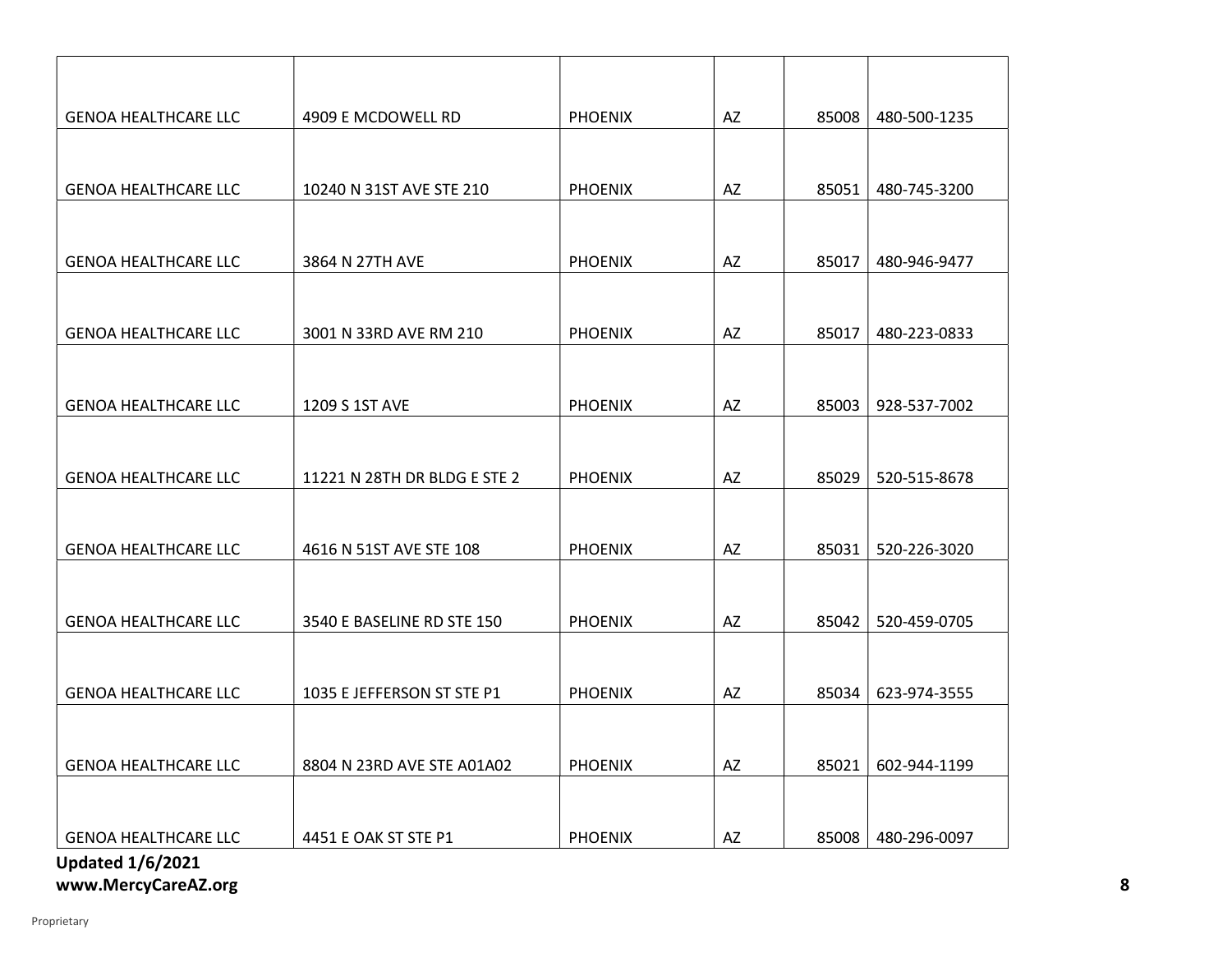| <b>GENOA HEALTHCARE LLC</b>                   | 3640 W OSBORN RD STE P1      | <b>PHOENIX</b> | AZ | 85019 | 480-240-1111 |
|-----------------------------------------------|------------------------------|----------------|----|-------|--------------|
|                                               |                              |                |    |       |              |
| <b>GENOA HEALTHCARE LLC</b>                   | 3227 E BELL RD STE 170 RM P1 | <b>PHOENIX</b> | AZ | 85032 | 888-897-9395 |
|                                               |                              |                |    |       |              |
| <b>GENOA HEALTHCARE LLC</b>                   | 1515 E OSBORN RD STE P1      | <b>PHOENIX</b> | AZ | 85014 | 480-296-0222 |
|                                               |                              |                |    |       |              |
| <b>GENOA HEALTHCARE LLC</b>                   | 1840 N 95TH AVE STE 132P     | <b>PHOENIX</b> | AZ | 85037 | 520-795-0111 |
|                                               |                              |                |    |       |              |
| <b>GENOA HEALTHCARE LLC</b>                   | 10844 N 23RD AVE STE P125    | <b>PHOENIX</b> | AZ | 85029 | 520-694-7049 |
|                                               |                              |                |    |       |              |
| JOHN C LINCOLN MED CTR<br><b>SPEC PHARMAC</b> | 9109 N. CENTRAL AVE          | <b>PHOENIX</b> | AZ | 85020 | 520-874-4062 |
|                                               |                              |                |    |       |              |
| MAIL MEDS CLINICAL<br>PHARMACY                | 2331 W ROYAL PALM RD STE E   | <b>PHOENIX</b> | AZ | 85021 | 520-477-9776 |
|                                               |                              |                |    |       |              |
| ON THE GO PHARMACY                            | 15830 N 35TH AVE SUITE 3     | <b>PHOENIX</b> | AZ | 85053 | 520-834-8794 |
|                                               |                              |                |    |       |              |
| PHARMCARE USA OF GREATER<br><b>PHX</b>        | 4100 E BROADWAY              | <b>PHOENIX</b> | AZ | 85040 | 520-917-0768 |
|                                               |                              |                |    |       |              |
| PHOENIX CHILDRENS HSP O/P<br><b>PHCY</b>      | 1919 E THOMAS RD BLDG B      | <b>PHOENIX</b> | AZ | 85016 | 520-917-0129 |
|                                               |                              |                |    |       |              |
| PHX CHILDRENS OUTPATIENT<br>PHCY              | 1919 E THOMAS RD             | <b>PHOENIX</b> | AZ | 85016 | 520-257-1539 |
| <b>Updated 1/6/2021</b>                       |                              |                |    |       |              |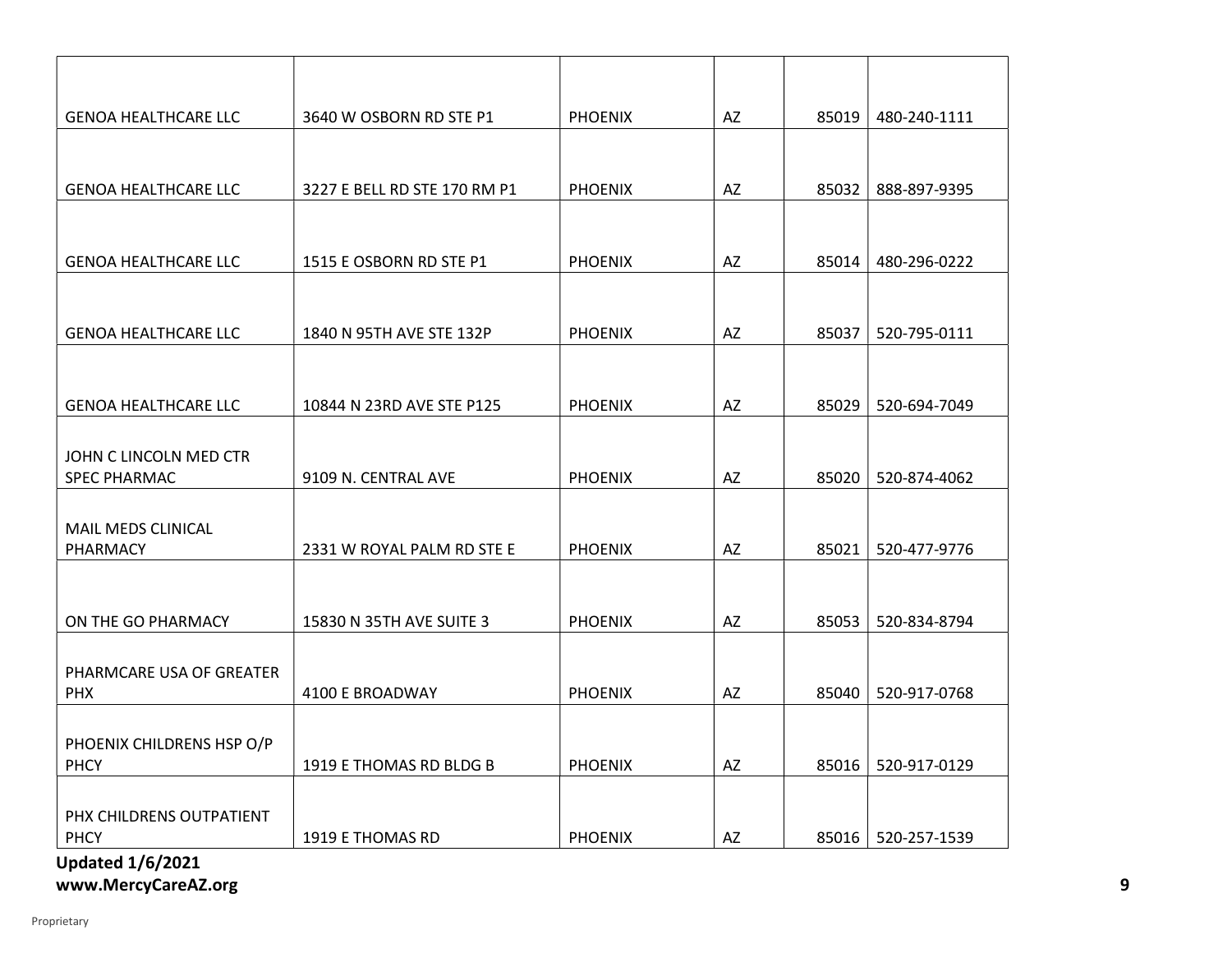| <b>SAFETY DRUGS</b>               | 2630 E MOHAWK LN STE 128     | <b>PHOENIX</b>  | AZ | 85050 | 520-428-7277         |
|-----------------------------------|------------------------------|-----------------|----|-------|----------------------|
|                                   |                              |                 |    |       |                      |
| SALIBAS EXTENDED CARE<br>PHARMACY | 925 E COVEY LN               | <b>PHOENIX</b>  | AZ | 85024 | 520-589-1856         |
|                                   |                              |                 |    |       |                      |
| SOUTH CENTRAL PHARMACY            | 7227 S CENTRAL AVE STE 1080  | <b>PHOENIX</b>  | AZ | 85042 | 520-829-3454         |
|                                   |                              |                 |    |       |                      |
|                                   |                              |                 |    |       |                      |
| ST JOSEPH PHAR LLC                | 333 W THOMAS RD SUITE 102    | <b>PHOENIX</b>  | AZ | 85013 | 520-399-8279         |
| ST JOSEPHS MCAULEY                |                              |                 |    |       |                      |
| PHARMACY                          | 500 W THOMAS RD STE 190      | <b>PHOENIX</b>  | AZ | 85013 | 520-867-7434         |
|                                   |                              |                 |    |       |                      |
| SUNWEST LTC PHARMACY              | 1300 N 12TH ST STE 406       | <b>PHOENIX</b>  | AZ | 85006 | 928-289-6215         |
|                                   |                              |                 |    |       |                      |
| <b>ALTIUS HEALTHCARE</b>          | 3775 CROSSINGS DR            | PRESCOTT        | AZ | 86305 | 928-726-5900         |
|                                   |                              |                 |    |       |                      |
| THUMB BUTTE PHARMACY              | 3120 WILLOW CREEK RD STE 150 | PRESCOTT        | AZ | 86301 | 928-318-6153         |
|                                   |                              |                 |    |       |                      |
|                                   |                              |                 |    |       |                      |
| <b>GENOA HEALTHCARE LLC</b>       | 3347 N WINDSONG DR           | PRESCOTT VALLEY | AZ | 86314 | 480-282-6278         |
|                                   |                              |                 |    |       |                      |
| <b>AMERITA INC</b>                | 7898 E ACOMA DR STE 104      | SCOTTSDALE      | AZ | 85260 | 602-899-4911         |
|                                   |                              |                 |    |       |                      |
| ATOZ PHARMACY                     | 8989 E VIA LINDA STE 110     | SCOTTSDALE      | AZ |       | 85258   520-586-4699 |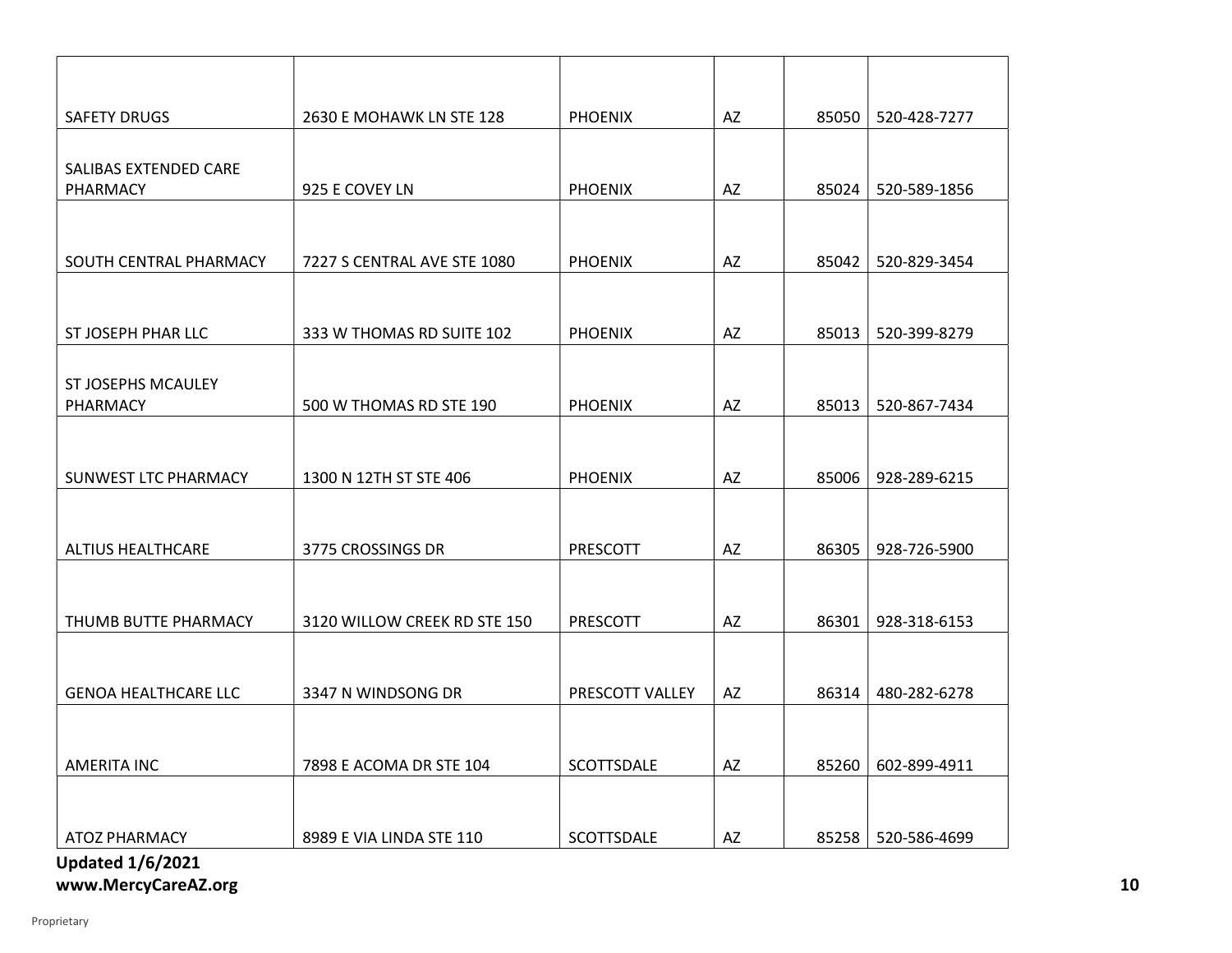| <b>BIORX</b>                                            | 9045 E PIMA CTR PKWY STE 1        | SCOTTSDALE        | AZ | 85258 | 520-432-4660 |
|---------------------------------------------------------|-----------------------------------|-------------------|----|-------|--------------|
|                                                         |                                   |                   |    |       |              |
| SCOTTSDALE PROF PHARMACY<br><b>LTD</b>                  | 10900 N SCOTTSDALE RD 403         | <b>SCOTTSDALE</b> | AZ | 85254 | 928-475-7142 |
|                                                         |                                   |                   |    |       |              |
| THE MEDICINE SHOPPE                                     | 10290 N 92ND ST, STE 101          | SCOTTSDALE        | AZ | 85258 | 520-836-4646 |
|                                                         |                                   |                   |    |       |              |
| <b>GENOA HEALTHCARE LLC</b>                             | 2500 E SHOW LOW LAKE RD BLDG<br>B | SHOW LOW          | AZ | 85901 | 520-413-0262 |
|                                                         |                                   |                   |    |       |              |
| CHIRICAHUA PHARMACY                                     | 155 CALLE PORTAL STE 600          | SIERRA VISTA      | AZ | 85635 | 480-739-6040 |
|                                                         |                                   |                   |    |       |              |
| <b>GENOA HEALTHCARE LLC</b>                             | 4755 CAMPUS DR                    | SIERRA VISTA      | AZ | 85635 | 602-747-6441 |
|                                                         |                                   |                   |    |       |              |
| SIERRA PHARMACY AND<br><b>COMPOUNDING LAB</b>           | 2085 E FRY BLVD                   | SIERRA VISTA      | AZ | 85635 | 480-719-8798 |
|                                                         |                                   |                   |    |       |              |
| <b>FAMILY PHARMACY</b>                                  | 10503 W THUNDERBIRD BLVD 101B     | <b>SUN CITY</b>   | AZ | 85351 | 480-855-7123 |
|                                                         |                                   |                   |    |       |              |
| ACCREDO HEALTH GROUP INC                                | 2040 W RIO SALADO PKWY #101B      | <b>TEMPE</b>      | AZ | 85281 | 602-366-4700 |
|                                                         |                                   |                   |    |       |              |
| <b>GENOA HEALTHCARE LLC</b>                             | 1642 S PRIEST DR BLDG 6 STE101    | <b>TEMPE</b>      | AZ | 85281 | 800-306-8641 |
|                                                         |                                   |                   |    |       |              |
|                                                         |                                   |                   |    |       |              |
| <b>ONEPOINT PATIENT CARE</b><br><b>Updated 1/6/2021</b> | 3006 S PRIEST DR                  | <b>TEMPE</b>      | AZ | 85282 | 480-883-3800 |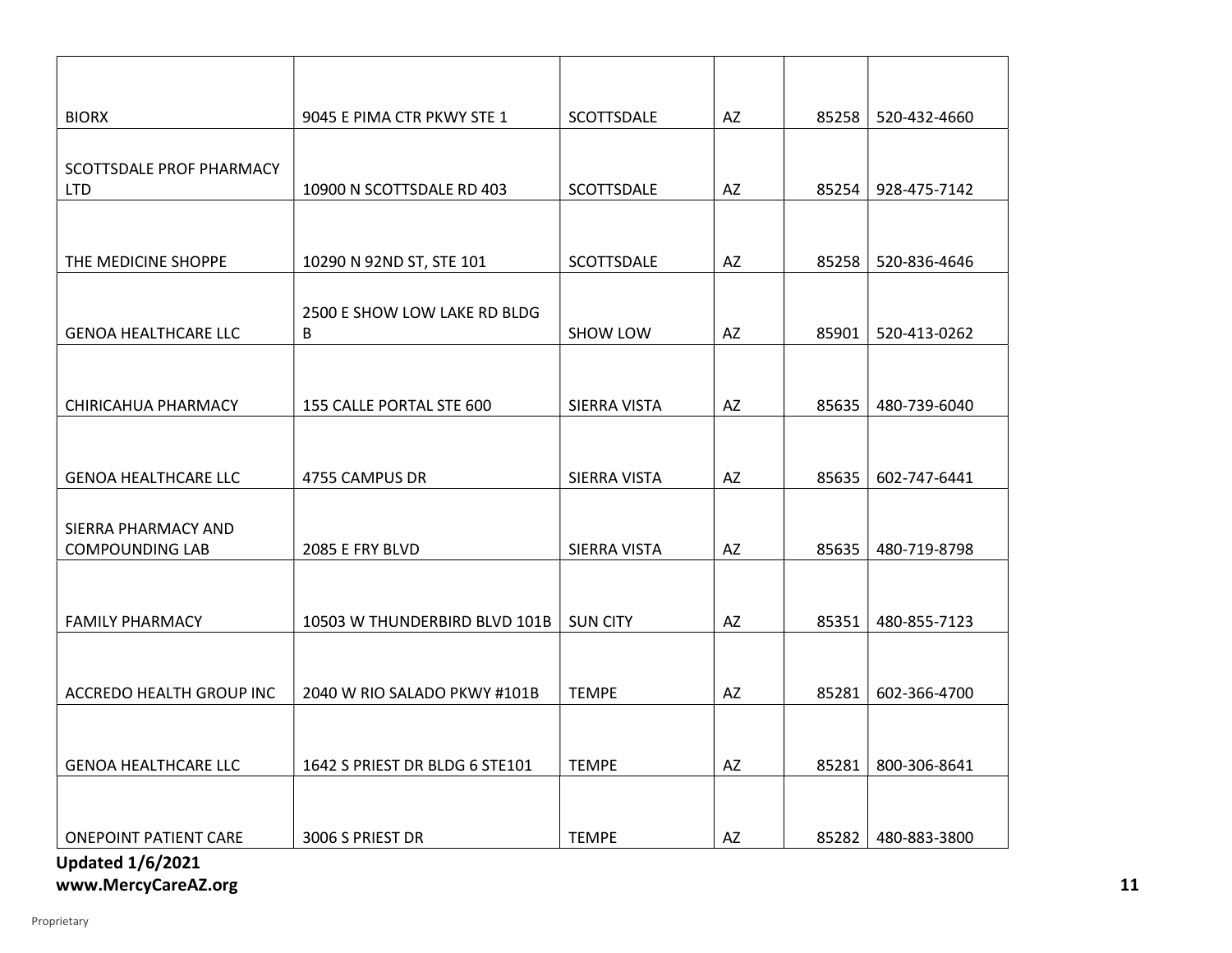# Updated 1/6/2021 OPTION CARE 250 S HARDY DR STE 105 TEMPE AZ 85284 480-705-6200 SOLEO HEALTH INC 415 SOUTH 48TH ST STE 101 TEMPE AZ AZ 85281 928-203-5425 ALTIUS HEALTHCARE 2002 N FORBES BLVD STE 104 TUCSON ALTIUS HEALTHCARE 3059 AMERITA INC 28-714-6486 7898 E ACOMA DR STE 104 SCOTTSDALE 2 AZ 85260 928-714-6486 ATOZ PHARMACY 8989 E VIA LINDA STE 110 SCOTTSDALE AZ 85258 919-463-5555 BIORX BOORX BIORX BIORY SERIMA CTR PKWY STE 1 SCOTTSDALE AZ RESERVED AS A 480-657-1154 SCOTTSDALE PROF PHARMACY LTD 10900 N SCOTTSDALE RD 403 SCOTTSDALE AZ 85254 480-485-5939 THE MEDICINE SHOPPE 10290 N 92ND ST, STE 101 SCOTTSDALE AZ 85258 480-350-7550 GENOA HEALTHCARE LLC 2500 E SHOW LOW LAKE RD BLDG B SHOW LOW AZ 85901 480-253-3100 CHIRICAHUA PHARMACY | 155 CALLE PORTAL STE 600 | SIERRA VISTA | AZ | 85635 | 623-440-7717 GENOA HEALTHCARE LLC  $\vert$  4755 CAMPUS DR SIERRA VISTA  $\vert$  AZ  $\vert$  85635 928-402-1192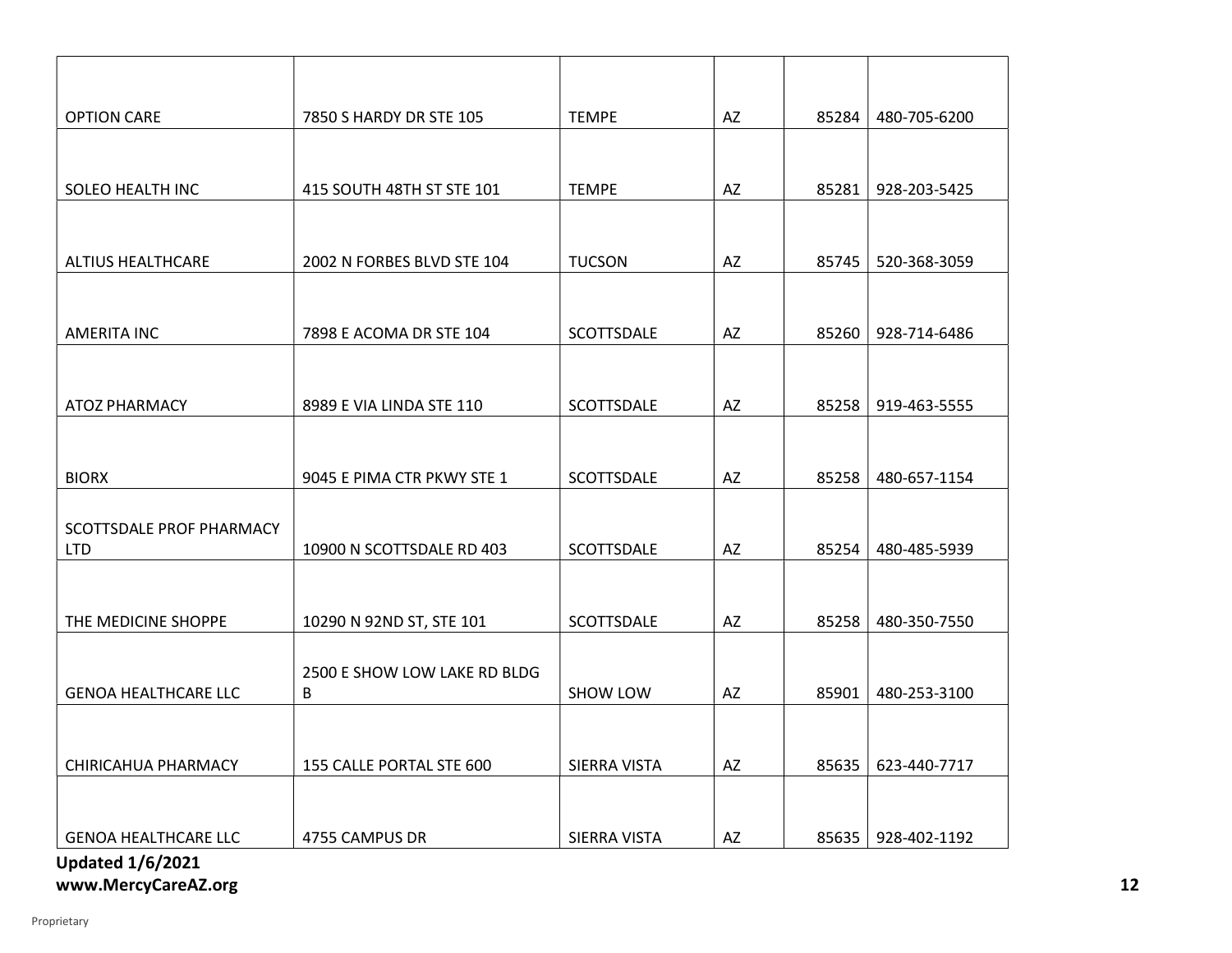| SIERRA PHARMACY AND            |                                |                 |           |       |              |
|--------------------------------|--------------------------------|-----------------|-----------|-------|--------------|
| <b>COMPOUNDING LAB</b>         | 2085 E FRY BLVD                | SIERRA VISTA    | AZ        | 85635 | 800-609-1575 |
|                                |                                |                 |           |       |              |
|                                |                                |                 |           |       |              |
| <b>FAMILY PHARMACY</b>         | 10503 W THUNDERBIRD BLVD 101B  | <b>SUN CITY</b> | AZ        | 85351 | 928-402-2875 |
|                                |                                |                 |           |       |              |
|                                |                                |                 |           |       |              |
| ACCREDO HEALTH GROUP INC       | 2040 W RIO SALADO PKWY #101B   | <b>TEMPE</b>    | AZ        | 85281 | 928-377-1741 |
|                                |                                |                 |           |       |              |
|                                |                                |                 |           |       |              |
| <b>GENOA HEALTHCARE LLC</b>    | 1642 S PRIEST DR BLDG 6 STE101 | <b>TEMPE</b>    | AZ        | 85281 | 928-846-8818 |
|                                |                                |                 |           |       |              |
|                                |                                |                 |           |       |              |
|                                |                                |                 |           |       |              |
| <b>ONEPOINT PATIENT CARE</b>   | 3006 S PRIEST DR               | <b>TEMPE</b>    | <b>AZ</b> | 85282 | 928-733-5125 |
|                                |                                |                 |           |       |              |
|                                |                                |                 |           |       |              |
| <b>OPTION CARE</b>             | 7850 S HARDY DR STE 105        | <b>TEMPE</b>    | AZ        | 85284 | 520-550-6022 |
|                                |                                |                 |           |       |              |
|                                |                                |                 |           |       |              |
| SOLEO HEALTH INC               | 415 SOUTH 48TH ST STE 101      | <b>TEMPE</b>    | AZ        | 85281 | 650-799-8552 |
|                                |                                |                 |           |       |              |
|                                |                                |                 |           |       |              |
| <b>ALTIUS HEALTHCARE</b>       | 2002 N FORBES BLVD STE 104     | <b>TUCSON</b>   | AZ        | 85745 | 602-892-0720 |
|                                |                                |                 |           |       |              |
|                                |                                |                 |           |       |              |
| <b>BANNER FAMILY PHARMACY-</b> |                                |                 |           |       |              |
| <b>UNIVERS</b>                 | 1625 N CAMPBELL AVE            | <b>TUCSON</b>   | AZ        | 85719 | 480-281-2930 |
|                                |                                |                 |           |       |              |
| <b>BANNER FAMILY PHARMACY-</b> |                                |                 |           |       |              |
| UNIVERSITY M                   | 2800 E AJO WAY                 | <b>TUCSON</b>   | AZ        | 85713 | 480-845-6769 |
|                                |                                |                 |           |       |              |
|                                |                                |                 |           |       |              |
| DESERT LIFE PHARMACY           | 63675 E SADDLEBROOKE BLVD ST S | <b>TUCSON</b>   | AZ        | 85739 | 602-635-1842 |
| <b>Updated 1/6/2021</b>        |                                |                 |           |       |              |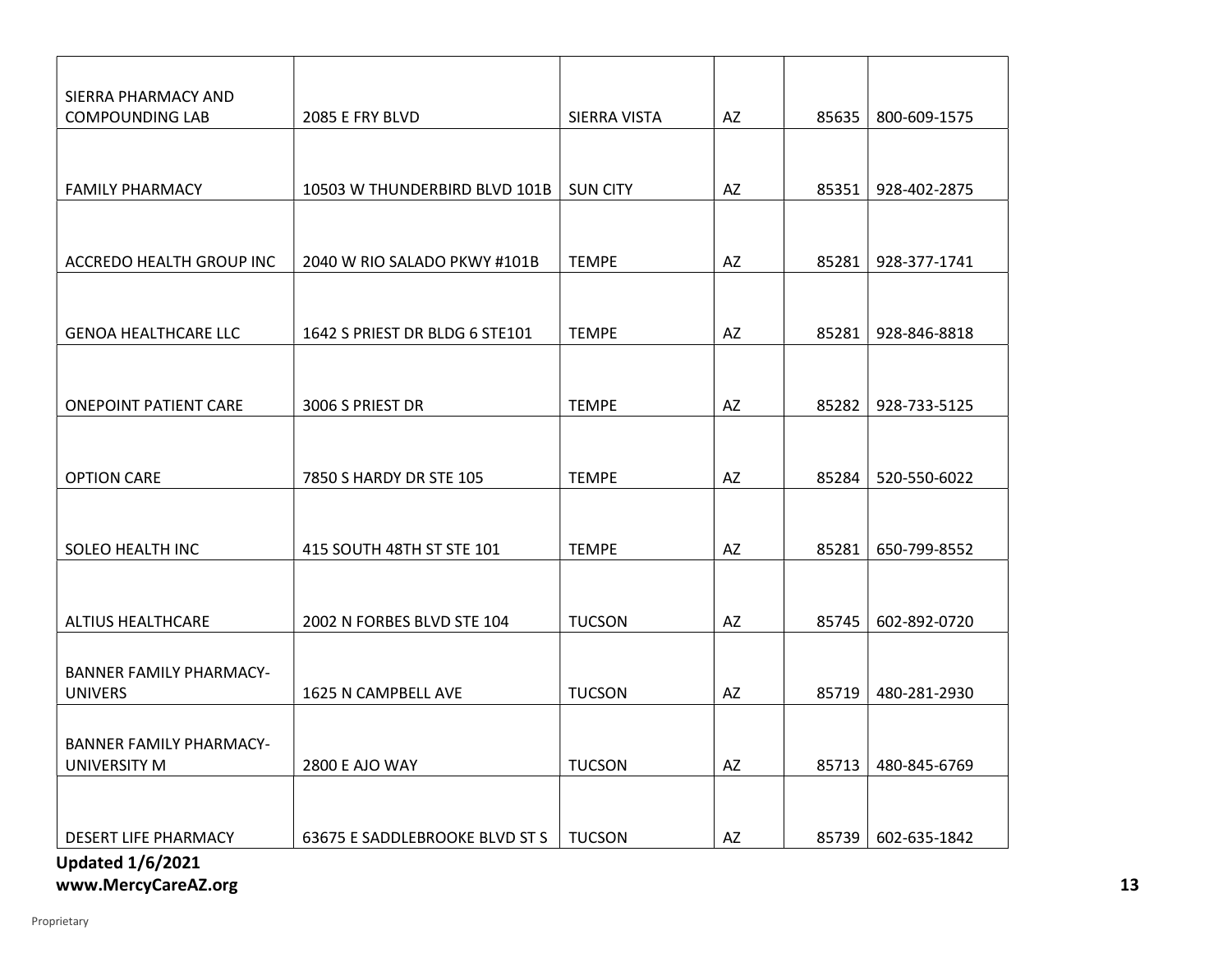| <b>GENOA HEALTHCARE LLC</b>                     | 1210 E PENNSYLVANIA ST         | <b>TUCSON</b> | AZ                     | 85714 | 480-750-1635 |
|-------------------------------------------------|--------------------------------|---------------|------------------------|-------|--------------|
|                                                 |                                |               |                        |       |              |
| <b>GENOA HEALTHCARE LLC</b>                     | 2435 N CASTRO AVE              | <b>TUCSON</b> | AZ                     | 85705 | 480-404-9160 |
|                                                 |                                |               |                        |       |              |
| <b>GENOA HEALTHCARE LLC</b>                     | 630 N ALVERNON WAY 1ST FL #161 | <b>TUCSON</b> | AZ                     | 85711 | 520-818-2883 |
|                                                 |                                |               |                        |       |              |
| <b>GENOA HEALTHCARE LLC</b>                     | 1075 E FORT LOWELL RD          | <b>TUCSON</b> | AZ                     | 85719 | 928-535-4300 |
|                                                 |                                |               |                        |       |              |
| <b>GENOA HEALTHCARE LLC</b>                     | 4891 E GRANT RD STE P          | <b>TUCSON</b> | AZ                     | 85712 | 928-238-3024 |
|                                                 |                                |               |                        |       |              |
| <b>GENOA HEALTHCARE LLC</b>                     | 3875 N 1ST AVE STE B           | <b>TUCSON</b> | AZ                     | 85719 | 623-230-3194 |
|                                                 |                                |               |                        |       |              |
| <b>GENOA HEALTHCARE LLC</b>                     | 620 N CRAYCROFT RD STE P       | <b>TUCSON</b> | AZ                     | 85711 | 623-465-6090 |
|                                                 |                                |               |                        |       |              |
| <b>GENOA HEALTHCARE LLC</b>                     | 1021 E PALMDALE ST STE 150P    | <b>TUCSON</b> | AZ                     | 85714 | 833-224-5538 |
|                                                 |                                |               |                        |       |              |
| PHARMCARE USA OF TUSCON                         | 2811 N FLOWING WELLS RD #181   | <b>TUCSON</b> | AZ                     | 85705 | 602-675-0887 |
|                                                 |                                |               |                        |       |              |
| <b>WINSLOW INDIAN HEALTH</b><br><b>CARE CTR</b> | 500 N INDIANA AVE              | WINSLOW       | $\mathsf{A}\mathsf{Z}$ | 86047 | 844-482-2005 |
|                                                 |                                |               |                        |       |              |
| <b>GENOA HEALTHCARE LLC</b>                     | 2545 S ARIZONA AVE BLDG B      | YUMA          | AZ                     | 85364 | 602-257-1133 |
| <b>Updated 1/6/2021</b>                         |                                |               |                        |       |              |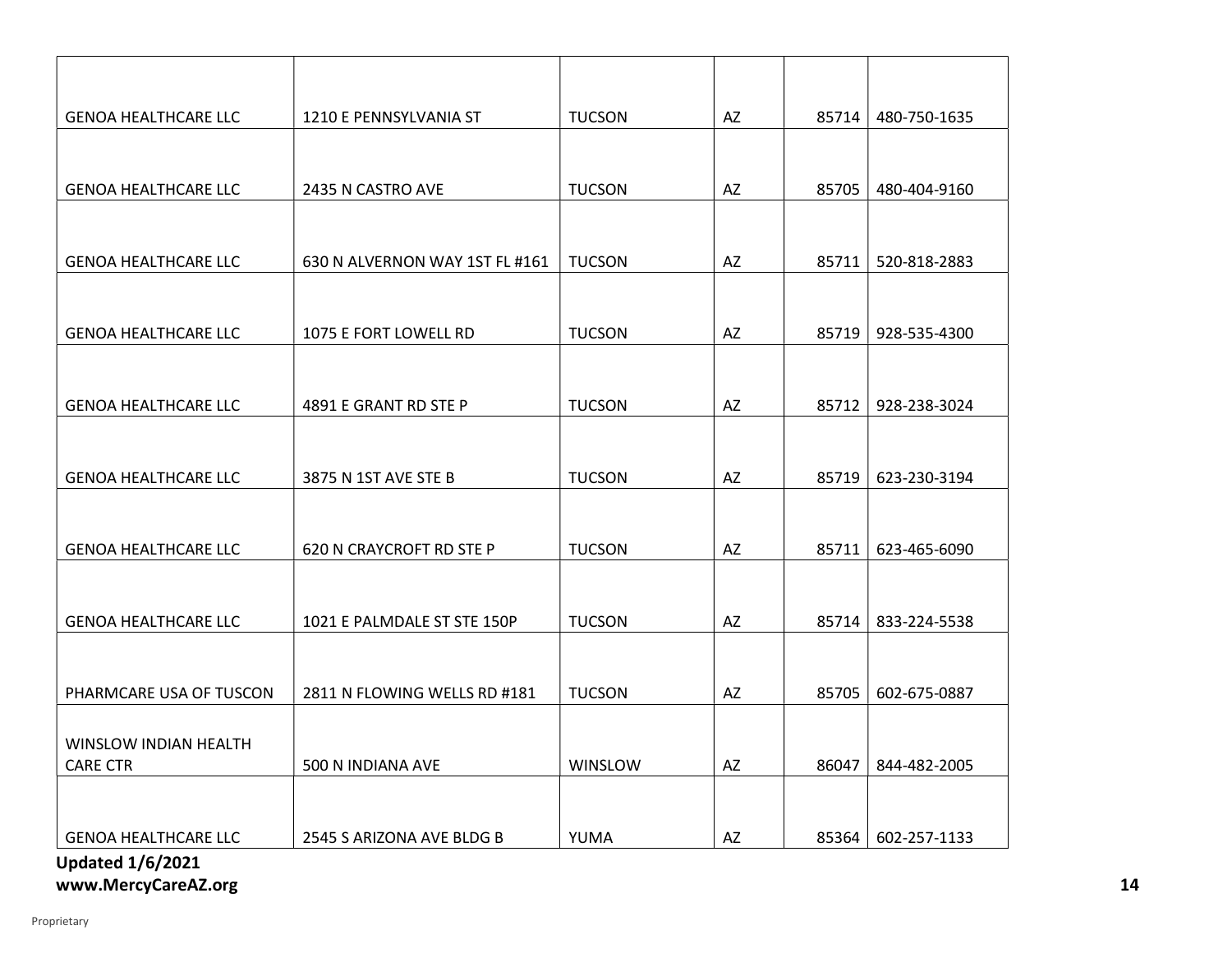| <b>GENOA HEALTHCARE LLC</b>  | 2851 S AVENUE B STE 1102       | YUMA            | AZ        | 85364 | 480-446-9010 |
|------------------------------|--------------------------------|-----------------|-----------|-------|--------------|
|                              |                                |                 |           |       |              |
| CHIRICAHUA PHARMACY          | 155 CALLE PORTAL STE 600       | SIERRA VISTA    | AZ        | 85635 | 602-244-9591 |
|                              |                                |                 |           |       |              |
|                              |                                |                 |           |       |              |
| <b>GENOA HEALTHCARE LLC</b>  | 4755 CAMPUS DR                 | SIERRA VISTA    | AZ        | 85635 | 602-384-9992 |
| SIERRA PHARMACY AND          |                                |                 |           |       |              |
| <b>COMPOUNDING LAB</b>       | 2085 E FRY BLVD                | SIERRA VISTA    | AZ        | 85635 | 602-358-0078 |
|                              |                                |                 |           |       |              |
| <b>FAMILY PHARMACY</b>       | 10503 W THUNDERBIRD BLVD 101B  | <b>SUN CITY</b> | AZ        | 85351 | 480-422-3283 |
|                              |                                |                 |           |       |              |
|                              |                                |                 |           |       |              |
| ACCREDO HEALTH GROUP INC     | 2040 W RIO SALADO PKWY #101B   | <b>TEMPE</b>    | AZ        | 85281 | 602-282-8006 |
|                              |                                |                 |           |       |              |
| <b>GENOA HEALTHCARE LLC</b>  | 1642 S PRIEST DR BLDG 6 STE101 | <b>TEMPE</b>    | AZ        | 85281 | 602-892-5155 |
|                              |                                |                 |           |       |              |
| <b>ONEPOINT PATIENT CARE</b> | 3006 S PRIEST DR               | <b>TEMPE</b>    | <b>AZ</b> | 85282 | 480-566-6497 |
|                              |                                |                 |           |       |              |
|                              |                                |                 |           |       |              |
| <b>OPTION CARE</b>           | 7850 S HARDY DR STE 105        | <b>TEMPE</b>    | AZ        | 85284 | 480-739-5784 |
|                              |                                |                 |           |       |              |
| SOLEO HEALTH INC             | 415 SOUTH 48TH ST STE 101      | <b>TEMPE</b>    | AZ        | 85281 | 480-692-2175 |
|                              |                                |                 |           |       |              |
| <b>ALTIUS HEALTHCARE</b>     |                                | <b>TUCSON</b>   |           |       |              |
| <b>Updated 1/6/2021</b>      | 2002 N FORBES BLVD STE 104     |                 | AZ        | 85745 | 480-264-0623 |
|                              |                                |                 |           |       |              |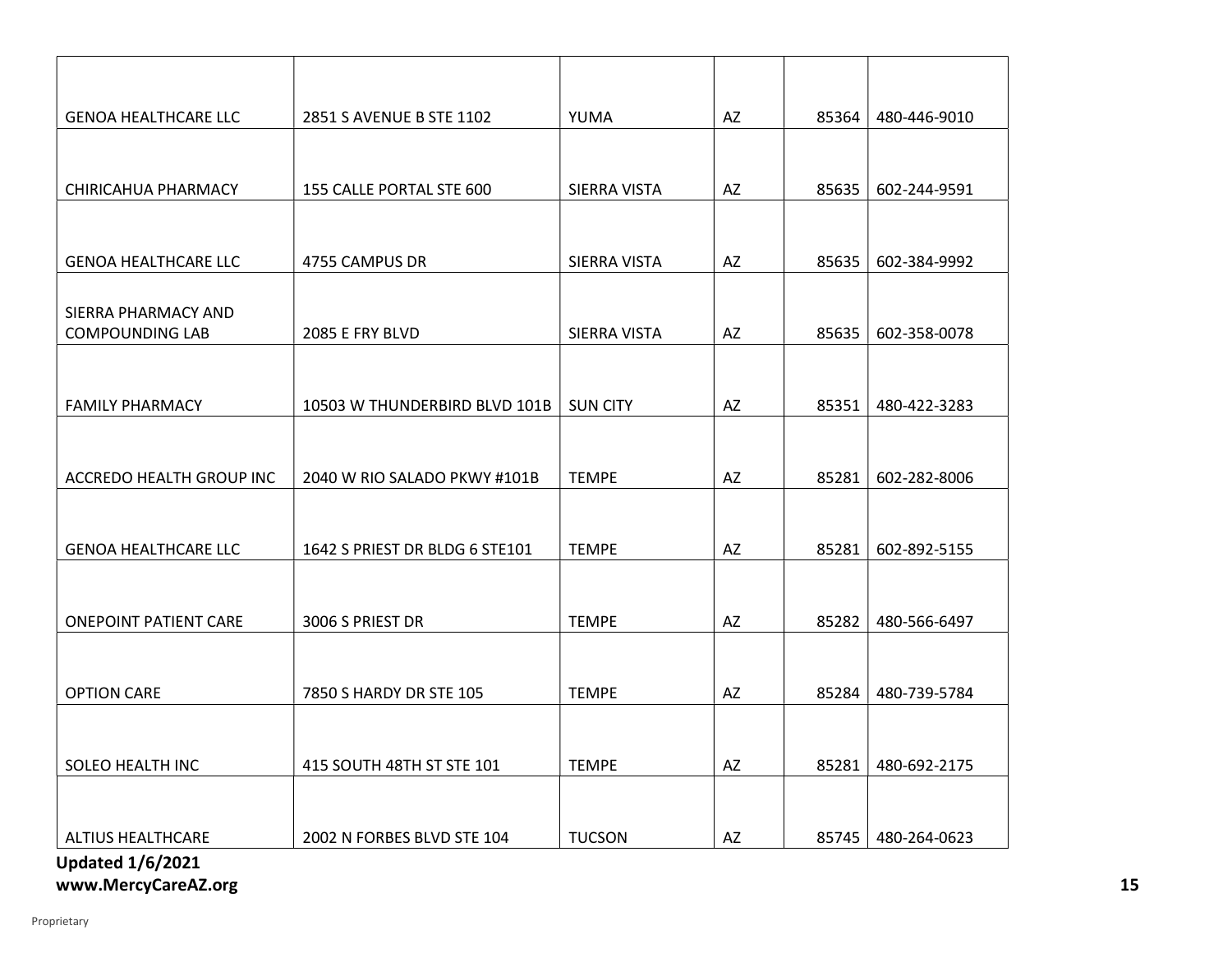| <b>BANNER FAMILY PHARMACY-</b> |                                |               |    |       |              |
|--------------------------------|--------------------------------|---------------|----|-------|--------------|
| <b>UNIVERS</b>                 | 1625 N CAMPBELL AVE            | <b>TUCSON</b> | AZ | 85719 | 480-719-7868 |
| <b>BANNER FAMILY PHARMACY-</b> |                                |               |    |       |              |
| UNIVERSITY M                   | <b>2800 E AJO WAY</b>          | <b>TUCSON</b> | AZ | 85713 | 480-867-3743 |
|                                |                                |               |    |       |              |
|                                |                                |               |    |       |              |
| <b>DESERT LIFE PHARMACY</b>    | 63675 E SADDLEBROOKE BLVD ST S | <b>TUCSON</b> | AZ | 85739 | 480-719-7383 |
|                                |                                |               |    |       |              |
| <b>GENOA HEALTHCARE LLC</b>    | 1210 E PENNSYLVANIA ST         | <b>TUCSON</b> | AZ | 85714 | 623-432-1975 |
|                                |                                |               |    |       |              |
|                                |                                |               |    |       |              |
| <b>GENOA HEALTHCARE LLC</b>    | 2435 N CASTRO AVE              | <b>TUCSON</b> | AZ | 85705 | 602-714-7788 |
|                                |                                |               |    |       |              |
| <b>GENOA HEALTHCARE LLC</b>    | 630 N ALVERNON WAY 1ST FL #161 | <b>TUCSON</b> | AZ | 85711 | 480-372-2858 |
|                                |                                |               |    |       |              |
|                                |                                |               |    |       |              |
| <b>GENOA HEALTHCARE LLC</b>    | 1075 E FORT LOWELL RD          | <b>TUCSON</b> | AZ | 85719 | 602-674-6222 |
|                                |                                |               |    |       |              |
| <b>GENOA HEALTHCARE LLC</b>    | 620 N CRAYCROFT RD STE P       | <b>TUCSON</b> | AZ | 85711 | 800-939-2022 |
|                                |                                |               |    |       |              |
|                                |                                |               |    |       |              |
| <b>GENOA HEALTHCARE LLC</b>    | 1021 E PALMDALE ST STE 150P    | <b>TUCSON</b> | AZ | 85714 | 602-607-5094 |
|                                |                                |               |    |       |              |
|                                |                                |               |    |       |              |
| PHARMCARE USA OF TUSCON        | 2811 N FLOWING WELLS RD #181   | <b>TUCSON</b> | AZ | 85705 | 602-438-9301 |
| WINSLOW INDIAN HEALTH          |                                |               |    |       |              |
| <b>CARE CTR</b>                | 500 N INDIANA AVE              | WINSLOW       | AZ | 86047 | 602-933-1000 |
| IIndated 1/6/2021              |                                |               |    |       |              |